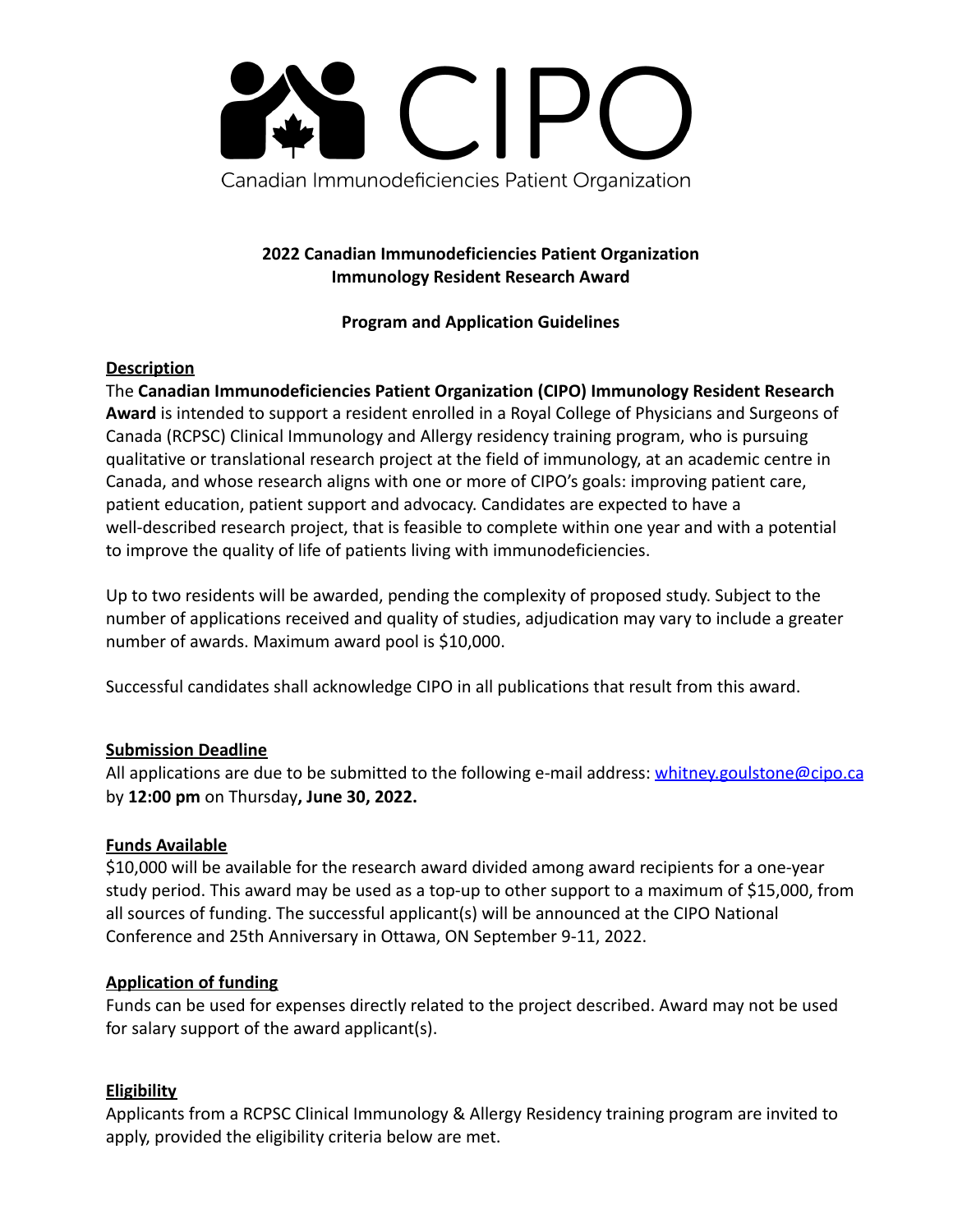Canadian Immunodeficiencies Patient Organization

- 1. The applicant must
	- a. Have a faculty supervisor with a university appointment at an academic centre in Canada
	- b. Not currently hold any other major award (>\$10,000) for their submitted research project.
- 2. This award is available for use beginning October 1, 2022. In special circumstances the start date may be extended.

# **Application Instructions**

- Application must be single-sided, single-spaced, using a 12-point font and 1-inch margins. Maximum of 3 pages, including budget.
- Each application must be submitted as a single PDF document and contain the following items in the following order (described in applicant checklist) to be considered. complete.

## **Review Process and Evaluation**

Awards will be made on a competitive basis. Submitted applications will be reviewed by the CIPO Medical Advisory Board Awards Committee to confirm alignment of the proposals with the goals of the scholarship and for ranking.

Criteria for evaluation will include:

- *Academic excellence* (candidate CV, supervisor's letter of support)
- *Research potential of the candidate* (research experience, skills)
- *Quality of the proposed research* (scope of the research, clarity of the proposal, feasibility)
- *How the project may contribute towards increasing equity, diversity, and inclusivity within the field of Clinical Immunology*

# **Application Checklist**

- □ **Application**: Application Form
- □ **Lay summary**

Maximum 200 words summarizing, in non-scientific terms, the area of research and a description of why the work is important to furthering knowledge in the area. This summary needs to be understandable to a lay person and will be used in promotional materials and communications, such as CIPO website and newsletter.

- □ **Abstract, Project proposal** (max. 3 pages, including budget)
- □ **Letter of support** from current supervisor
- □ **Applicant's CV**
- **□ Supervisor's CIHR Bio sketch CV**